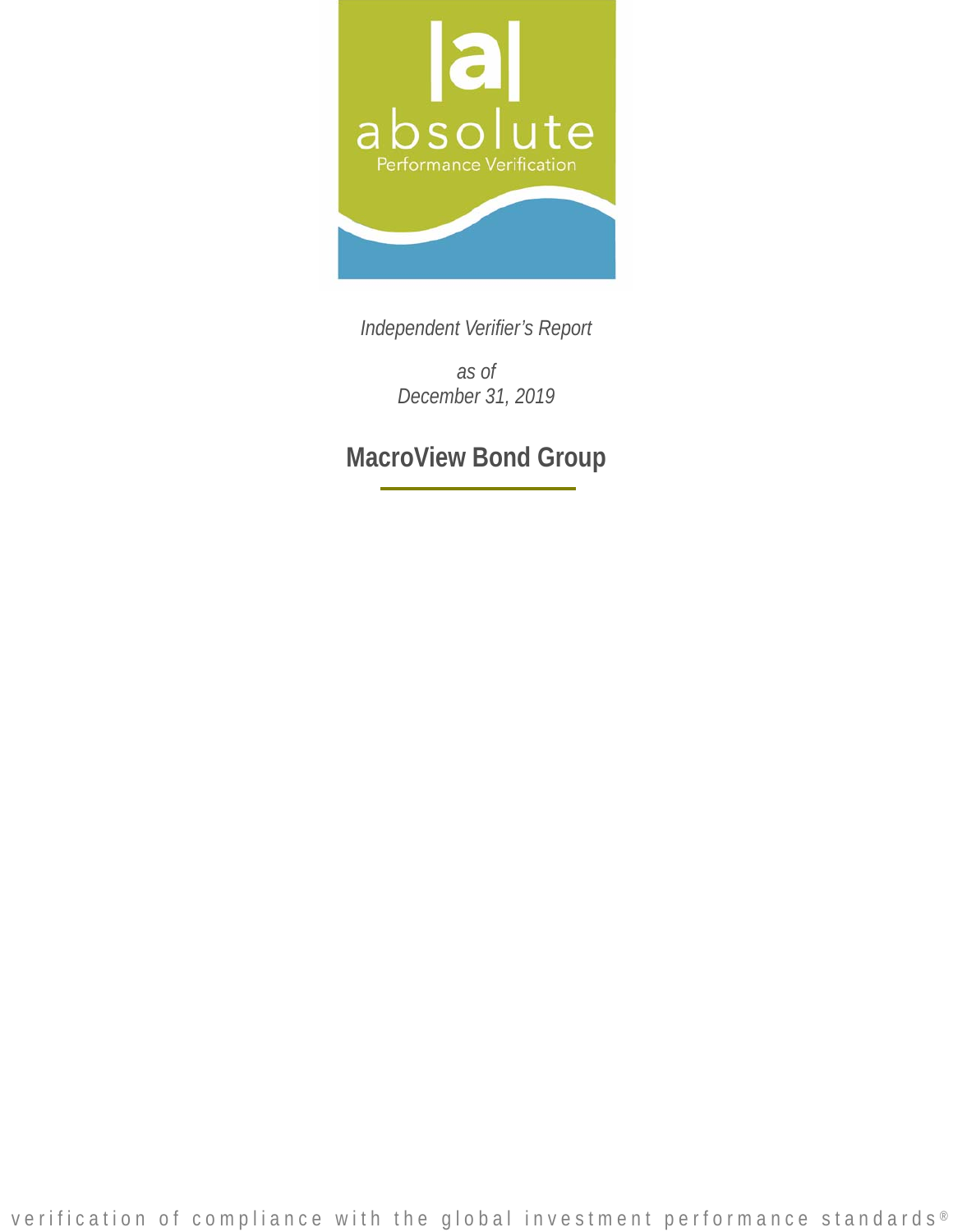

Seattle | Charleston www.absoluteverification.com

## **INDEPENDENT VERIFIER'S REPORT**

**To the Members of MacroView Bond Group** 

We have examined MacroView Bond Group's (the Company) (1) compliance with all the composite construction requirements of the CFA Institute's Global Investment Performance Standards (GIPS® standards) on a firmwide basis for the period October 31, 2015 to December 31, 2019, and (2) the design of its processes and procedures to calculate and present performance results in compliance with the GIPS standards as of December 31, 2019. The Company's management is responsible for compliance with the GIPS standards and the design of its processes and procedures. Our responsibility is to express an opinion based on our examination.

MacroView Bond Group is a division within MacroView Investment Management LLC, an SECregistered investment manager. MacroView Bond Group (MBG) is a fixed-income Muni Bond manager that offers both domestic Taxable and Tax-Free Municipal strategies to separate accounts and is a subadvisor for unaffiliated investment advisors. MBG uses a "top down" investment approach using fundamental, technical, cyclical and charting analysis to actively manage accounts.

The Company's management is responsible for compliance with the GIPS Standards and the design of its processes and procedures. Our responsibility is to express an opinion based on our examination.

Our verification was conducted in accordance with the standards established by the CFA Institute's GIPS standards and, accordingly, included examining, on a test basis, evidence about the Company's compliance with the above mentioned requirements; evaluating the design of the Company's processes and procedures referred to above; and performing the procedures set forth by the GIPS standards and such other procedures as we considered necessary in the circumstances.